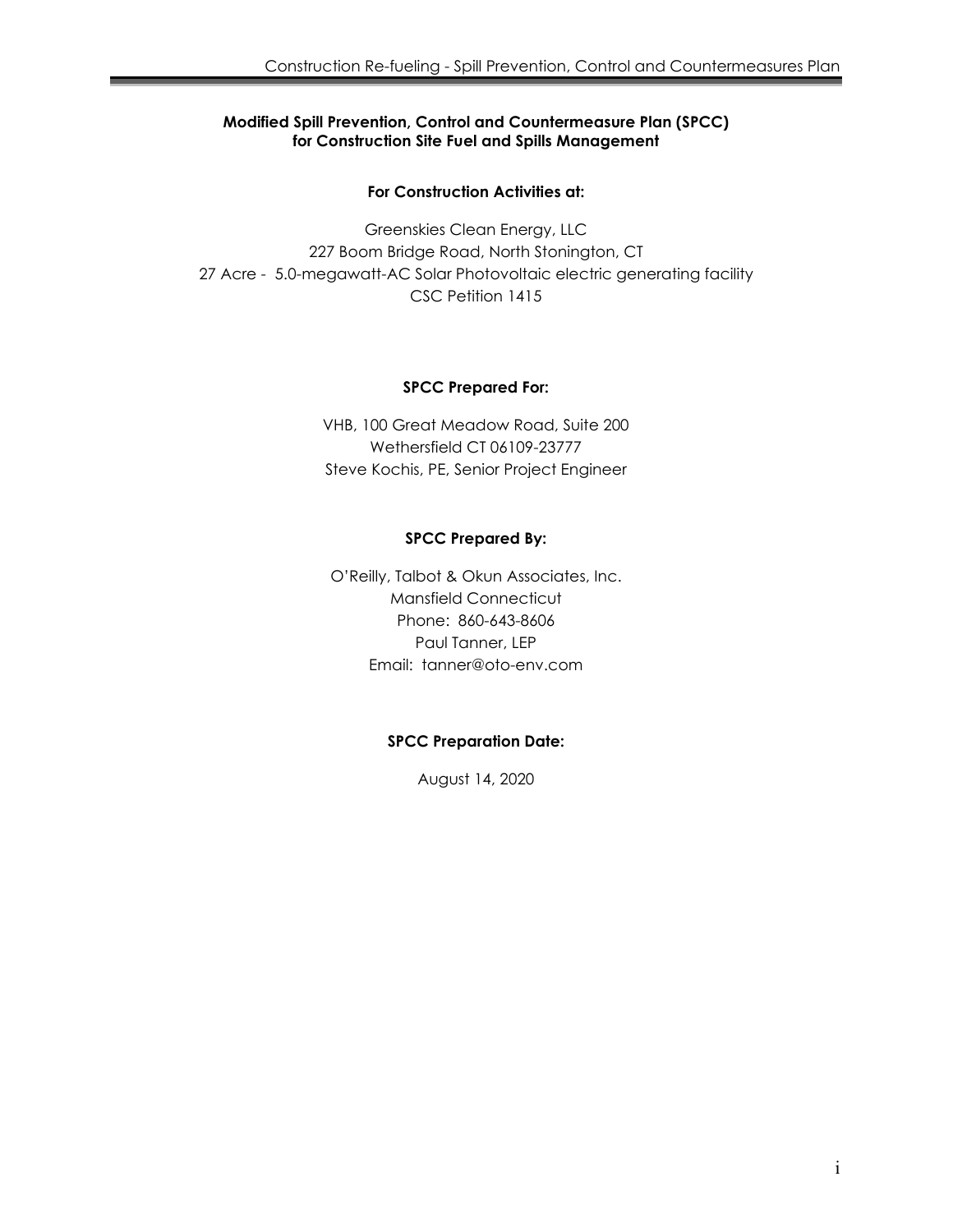# **SECTION 1: POLLUTION PREVENTION STANDARDS**

# **1.1 Potential Construction Site Pollutants**

| <b>Pollutant-Generating Activity</b> | <b>Pollutants or Pollutant</b><br><b>Constituents</b><br>(that could be discharged if<br>exposed to stormwater) | Location on Site                            |  |
|--------------------------------------|-----------------------------------------------------------------------------------------------------------------|---------------------------------------------|--|
| Equipment Re-fueling                 | Diesel Fuel, Gasoline                                                                                           | Staging Area                                |  |
| Leaking or Broken Hydraulic<br>Lines | Hydraulic Oil                                                                                                   | Construction Work Areas and<br>Staging Area |  |
| Minor Equipment<br>Maintenance       | Diesel Fuel, Gasoline,<br>Hydraulic Oil, Motor Oil, Anti-<br>Freeze                                             | Staging Area                                |  |
| Vehicle Accident                     | Diesel Fuel, Gasoline                                                                                           | Entire Site                                 |  |

# *1.2 Spill Prevention and Response*

In accordance with 40 CFR 112, a Spill Prevention, Control and Countermeasure (SPCC) Plan is required for non-transportation related facilities with an aboveground oil storage capacity greater than 1,320 gallons, or with an underground oil storage capacity greater than 42,000 gallons if the tanks are not maintained in accordance with a state or federal underground storage tank program. For construction projects, the SPCC Plan threshold is typically triggered when diesel fuel, hydraulic oil, lubricating oil, gasoline, and/or other oil products are stored on site, and the cumulative volume of the aboveground storage of these oil products exceeds 1,320 gallons. Note that only tanks, containers, and drums with a capacity of 55 gallons or greater are considered in the cumulative volume calculation.

For this project, the proposed aboveground oil storage capacity will not exceed 1,320 gallons. As such, an SPCC Plan is not required. However, this modified plan is offered to describe best management practices for fuel storage, equipment refueling and spill management at the construction Site. The Site Contractor or Subcontractor is required to read and sign this Plan Acknowledgement in **Appendix A**. Should a spill or release incident occur, the contractor, in consultation with the Spill Coordinator will make necessary arrangements to notify the Connecticut DEEP and Emergency Response Contractor and complete the Spill Incident Log included in **Appendix B**.

# **Emergency Spill Notification Procedures**

All leaks, spills, and releases, regardless of size or quantity, will be reported to the spill coordinator or assistant spill coordinator. The coordinator will decide appropriate response actions, reporting requirements, and assign personnel to address the situation.

**The Connecticut Department of Energy and Environmental Protection (CT DEEP) must be notified as soon as there is knowledge of a leak, spill, or release of oil or hazardous material.**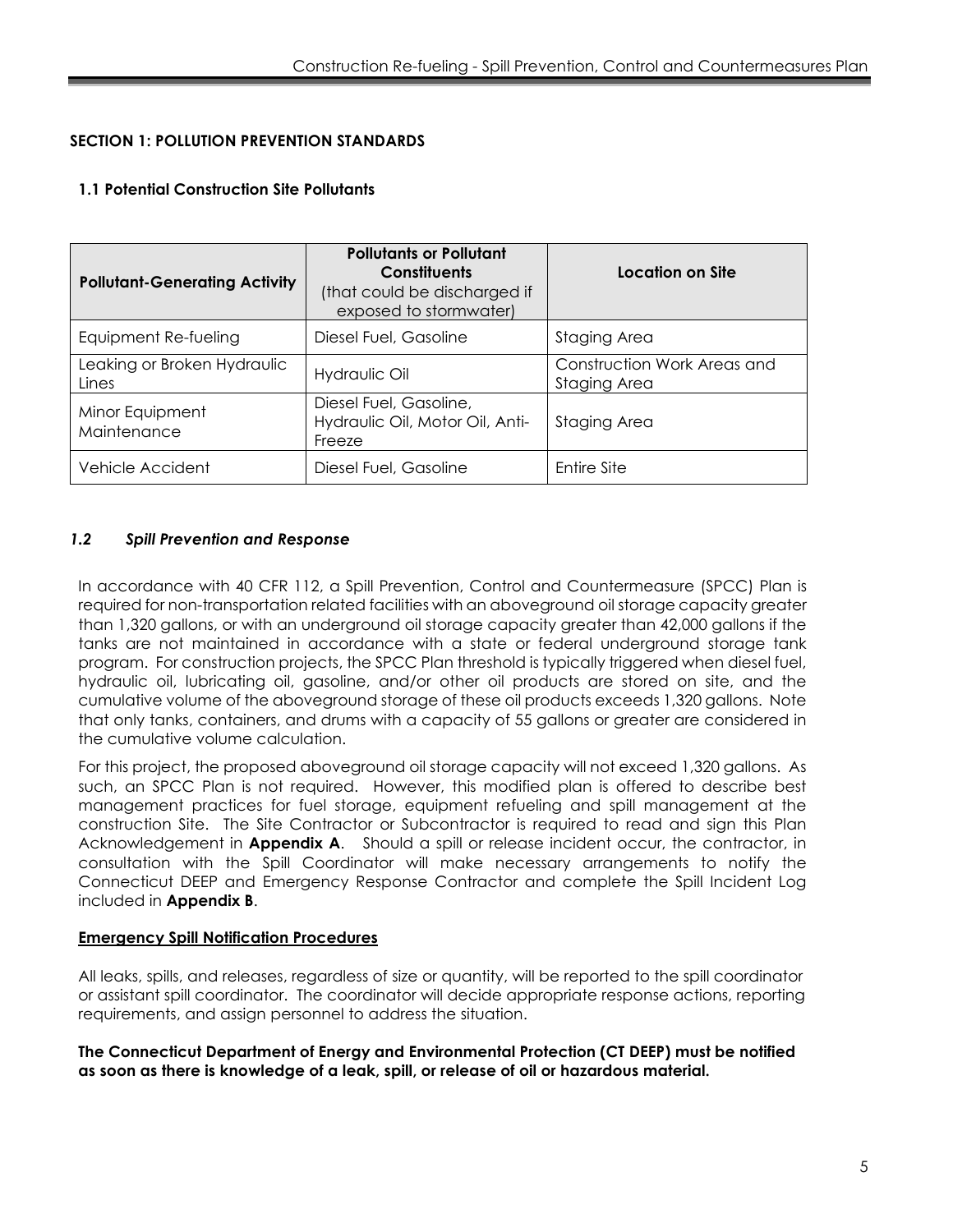Emergency spill notification contact information is provided below:

Spill Coordinator Name: Paul Tanner, LEP – O'Reilly Talbot & Okun Associates, Inc. Phone: 860-604-2536 Email: tanner@oto-env.com

Assistant Spill Coordinator Mr. Steve Kochis Phone: 860-807-4375 Email: skochis@vhb.com

Connecticut DEEP (Spill Reporting Line, Emergency Response Unit) Phone: 860-424-3338 or toll free 1-866-337-7745 (24 hour line)

Local Emergency Contacts: Emergency - Dial 911

Non-emergency calls – North Stonington Fire Department 860535-0937 North Stonington Fire Marshal – 860-535-2877

Emergency Response Contractors Environmental Services, Inc. (Primary Contractor) Phone: 860-528-9500 CYN Environmental (Alternate Contractor) Phone: 800-494-4394

#### *1.3 Fueling and Maintenance of Equipment or Vehicles*

#### **General**

Equipment fueling and maintenance will be conducted in a supervised manner to reduce the possibility of spills onto the permeable ground surface. Spills and releases will be contained and cleaned immediately using sorbent materials or other appropriate methods. Hosing down a spill or release is not permitted, as the runoff could enter a storm drain inlet and impact receiving waters. Spills of any quantity require notification to the Spill Coordinator, and the Connecticut DEEP as described in Section 1.2.

#### **Specific Pollution Prevention Practices**

| <b>Drip Pans</b>                                                                                      |                                                                                  |  |
|-------------------------------------------------------------------------------------------------------|----------------------------------------------------------------------------------|--|
| <b>Description:</b> Drip pans will be used under leaky vehicles and equipment. Leaks will be repaired |                                                                                  |  |
| immediately. If immediate repair is not possible, due to the complexity, the leaking vehicle or       |                                                                                  |  |
| equipment will be removed from the site and repairs will be made at a designated off-site             |                                                                                  |  |
| maintenance facility.                                                                                 |                                                                                  |  |
| <b>Installation</b>                                                                                   | At the start of the project and as needed thereafter during the project duration |  |
| Maintenance                                                                                           | Inspect construction vehicles daily, and repair any leaks immediately.           |  |
| <b>Requirements</b>                                                                                   |                                                                                  |  |
| Design                                                                                                | N/A                                                                              |  |
| <b>Specifications</b>                                                                                 |                                                                                  |  |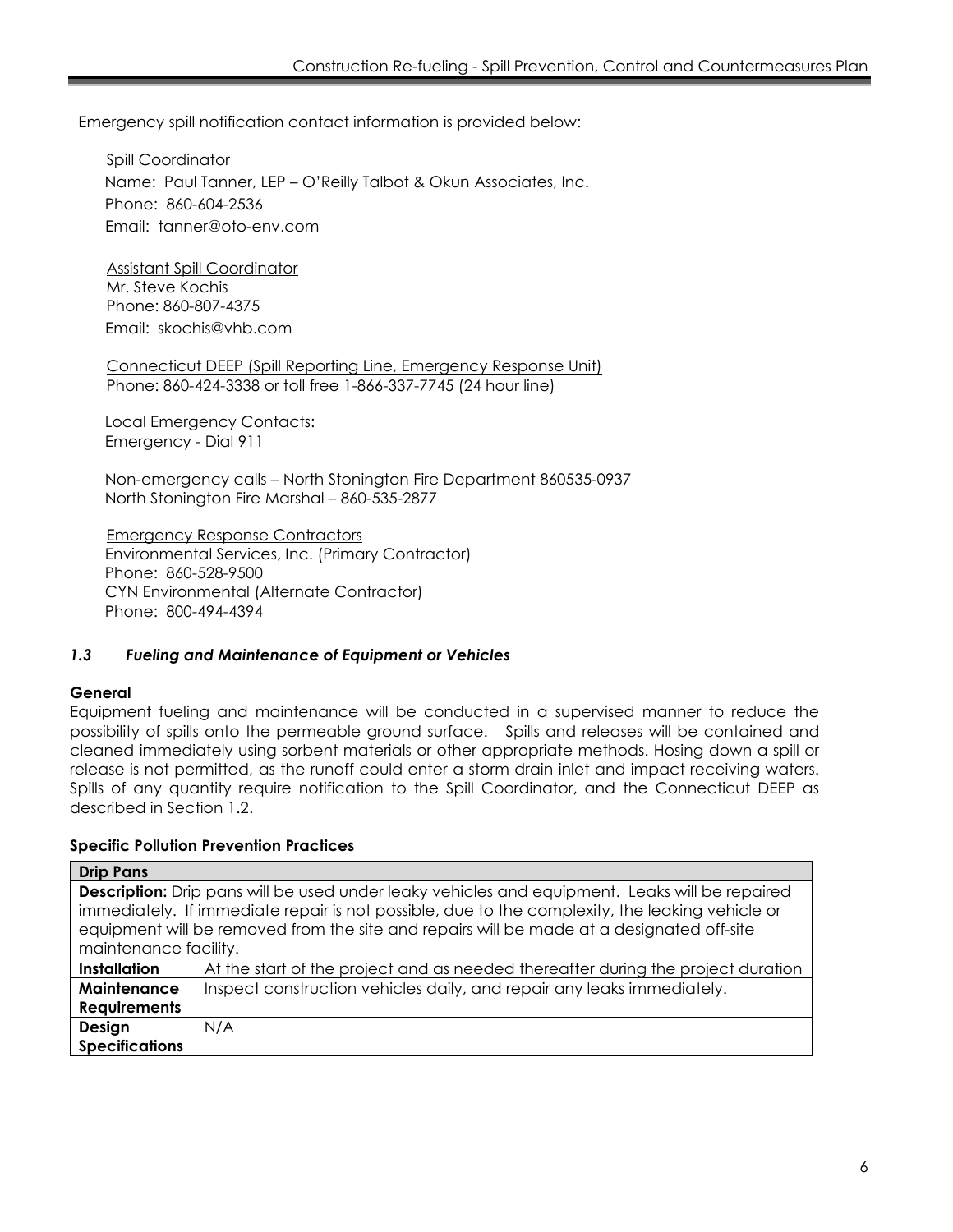| <b>Drain Pans</b>                                                                                         |                                                                                  |  |
|-----------------------------------------------------------------------------------------------------------|----------------------------------------------------------------------------------|--|
| <b>Description:</b> Drain pans will be used to collect fluids drained during routine vehicle or equipment |                                                                                  |  |
| maintenance. Emergency maintenance (such as replacement of a hydraulic hose) may be                       |                                                                                  |  |
| performed on-site, Routine maintenance (such as oil changes) and more extensive equipment                 |                                                                                  |  |
| maintenance and servicing will be performed off site.                                                     |                                                                                  |  |
| <b>Installation</b>                                                                                       | At the start of the project and as needed thereafter during the project duration |  |
| Maintenance                                                                                               | Inspect construction vehicles daily, and repair any leaks immediately.           |  |
| <b>Requirements</b>                                                                                       |                                                                                  |  |
| Design                                                                                                    | N/A                                                                              |  |
| <b>Specifications</b>                                                                                     |                                                                                  |  |

#### **Fueling**

**Description:** Light construction support vehicles will be fueled off site at a service station. Construction equipment will be fueled on site in a supervised manner to avoid overfills. The equipment will be filled from either a portable fuel tank staged on site equipped with secondary containment, within the bed of a pickup truck, or from a fuel delivery truck. The equipment operator and/or designated fueling personnel will be present during the entire fueling operation to minimize the potential for a spill or overfill.

| Installation          | Throughout the project duration                                        |
|-----------------------|------------------------------------------------------------------------|
| Maintenance           | Inspect construction vehicles daily, and repair any leaks immediately. |
| <b>Requirements</b>   |                                                                        |
| Design                | N/A                                                                    |
| <b>Specifications</b> |                                                                        |

| Spill Response Actions - Refueling or Vehicle Accident                                    |                                                                                                    |  |
|-------------------------------------------------------------------------------------------|----------------------------------------------------------------------------------------------------|--|
|                                                                                           | <b>Description:</b> All leaks or spills will be contained and cleaned up immediately using sorbent |  |
| materials or other appropriate methods, and the source of the release will be repaired or |                                                                                                    |  |
| eliminated. Note that any quantity of spilled fuel requires immediate notification to the |                                                                                                    |  |
| Connecticut DEEP. Refer to Emergency Spill Notification Procedures in Section 1.2         |                                                                                                    |  |
| <b>Installation</b>                                                                       | At the start of the project and as needed thereafter during the project duration                   |  |
| Maintenance                                                                               | N/A                                                                                                |  |
| <b>Requirements</b>                                                                       |                                                                                                    |  |
| Design                                                                                    | N/A                                                                                                |  |
| <b>Specifications</b>                                                                     |                                                                                                    |  |

| <b>Spill Response Supplies</b>                                                                            |                                                                                  |  |
|-----------------------------------------------------------------------------------------------------------|----------------------------------------------------------------------------------|--|
| <b>Description:</b> The fuel supplier and re-fueling vehicle will have spill kits containing a sufficient |                                                                                  |  |
| supply of pads, booms, sorbent material (i.e., Speedy-Dri), shovels, and empty drums (as                  |                                                                                  |  |
| needed for placement of spent sorbent material used during the cleanup) will be maintained                |                                                                                  |  |
| within the staging area.                                                                                  |                                                                                  |  |
| <b>Installation</b>                                                                                       | At the start of the project and as needed thereafter during the project duration |  |
| Maintenance                                                                                               | N/A                                                                              |  |
| <b>Requirements</b>                                                                                       |                                                                                  |  |
| Design                                                                                                    | N/A                                                                              |  |
| <b>Specifications</b>                                                                                     |                                                                                  |  |

#### **Training**

**Description:** Personnel will be trained on spill notification requirements, and the location and use of spill kits.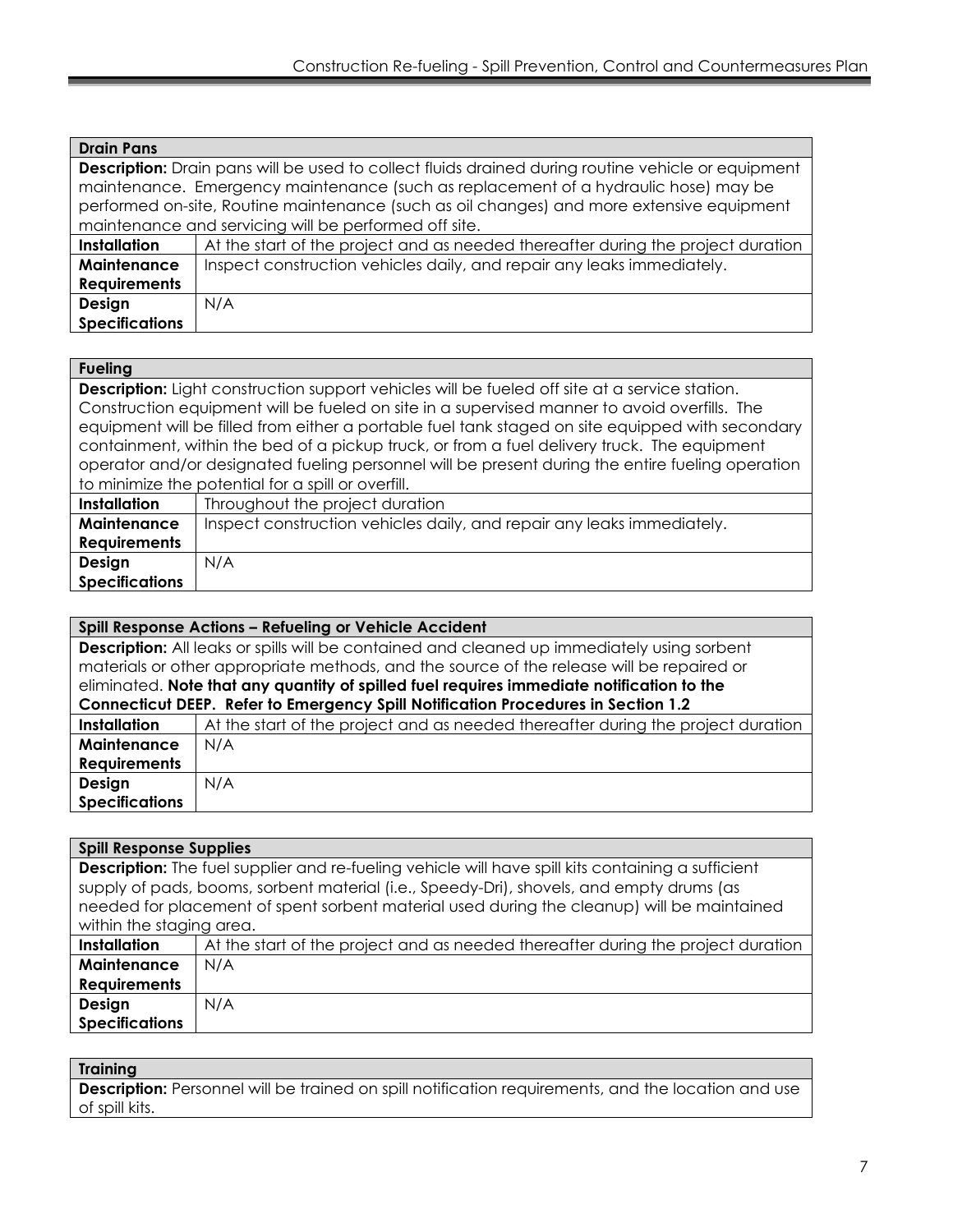| Installation          | At the start of the project and as needed thereafter during the project duration |
|-----------------------|----------------------------------------------------------------------------------|
| Maintenance           | N/A                                                                              |
| <b>Requirements</b>   |                                                                                  |
| Design                | N/A                                                                              |
| <b>Specifications</b> |                                                                                  |
|                       |                                                                                  |

| <b>Waste Disposal</b>                                                                                |           |  |
|------------------------------------------------------------------------------------------------------|-----------|--|
| <b>Description:</b> Disposal and/or recycling of spent sorbent materials, oil, or oily waste will be |           |  |
| performed in accordance with local, state and federal regulations.                                   |           |  |
| <b>Installation</b>                                                                                  | As needed |  |
| Maintenance                                                                                          | N/A       |  |
| <b>Requirements</b>                                                                                  |           |  |
| Design                                                                                               | N/A       |  |
| <b>Specifications</b>                                                                                |           |  |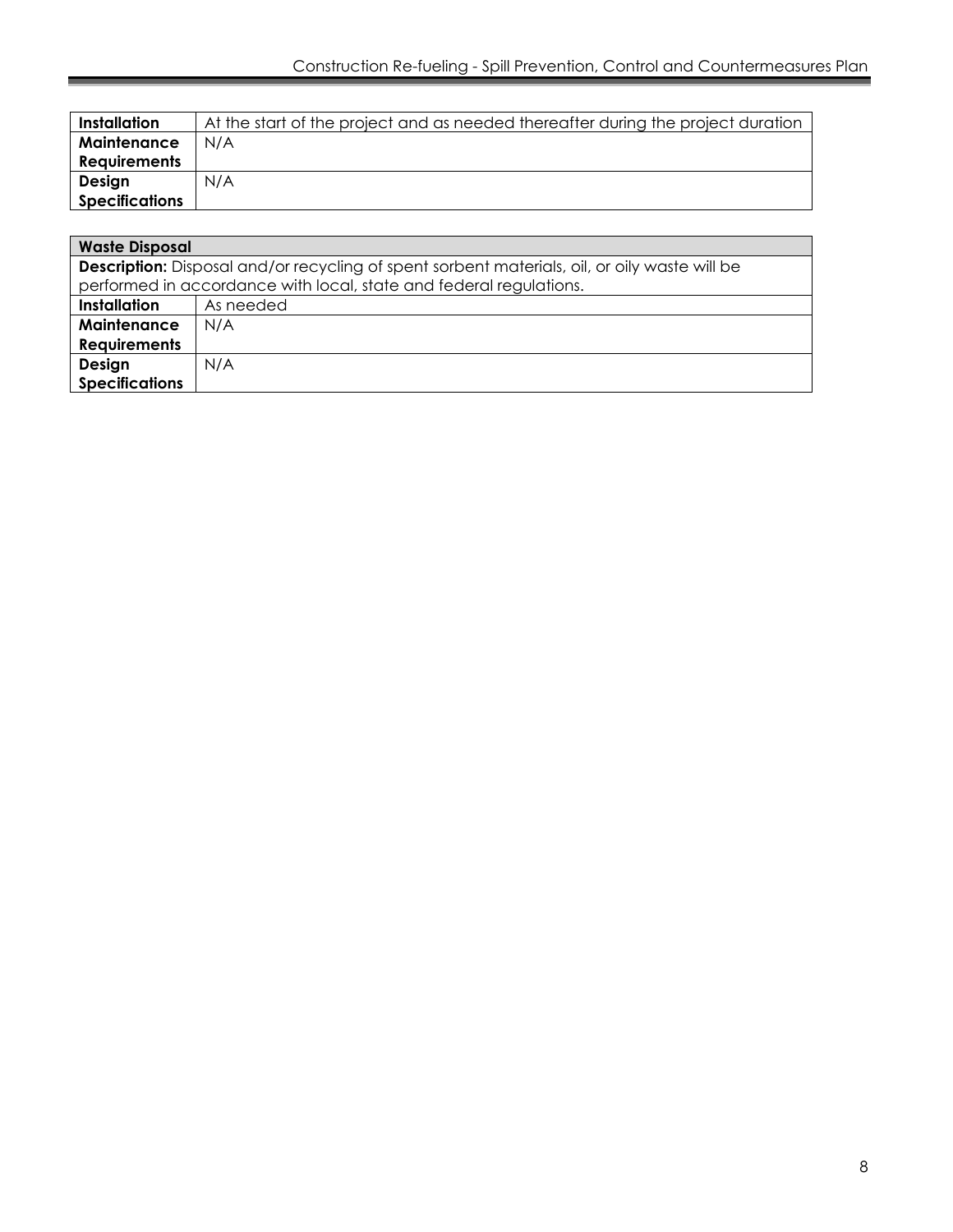#### **Appendix A – Subcontractor Certifications/Agreements**

SUBCONTRACTOR CERTIFICATION Modified Spill Prevention and Countermeasures Plan for Construction Re-fueling

Project Number:

Project Title:

Operator(s):

As a subcontractor, you are required to comply with the modified Spill Prevention and Countermeasures Plan for any work that you perform on-site. Any person or group who violates any condition of the Plan may be subject to substantial penalties or loss of contract. You are encouraged to advise each of your employees working on this project of the requirements of the Plan. A copy of the Plan is available for your review at the office trailer.

Each subcontractor engaged in activities at the construction site that could impact groundwater or stormwater resources must be identified and sign the following certification statement:

**I certify that I have read and understand the terms and conditions of the Spill Prevention and Countermeasures Plan for the above designated project and agree to follow the practices described in the Plan.** 

l.

This certification is hereby signed in reference to the above named project:

Company: <u>company:</u> company: company: company: company: company: company: company: company: company: company: company: company: company: company: company: company: company: company: company: company: company: company: comp

Address: the contract of the contract of the contract of the contract of the contract of the contract of the contract of the contract of the contract of the contract of the contract of the contract of the contract of the c

Telephone Number: National Assembly of the Muslim Contract of the Muslim Contract of the Muslim Contract of the Muslim Contract of the Muslim Contract of the Muslim Contract of the Muslim Contract of the Muslim Contract of

Type of construction service to be provided:

Signature:

Title:

Date: